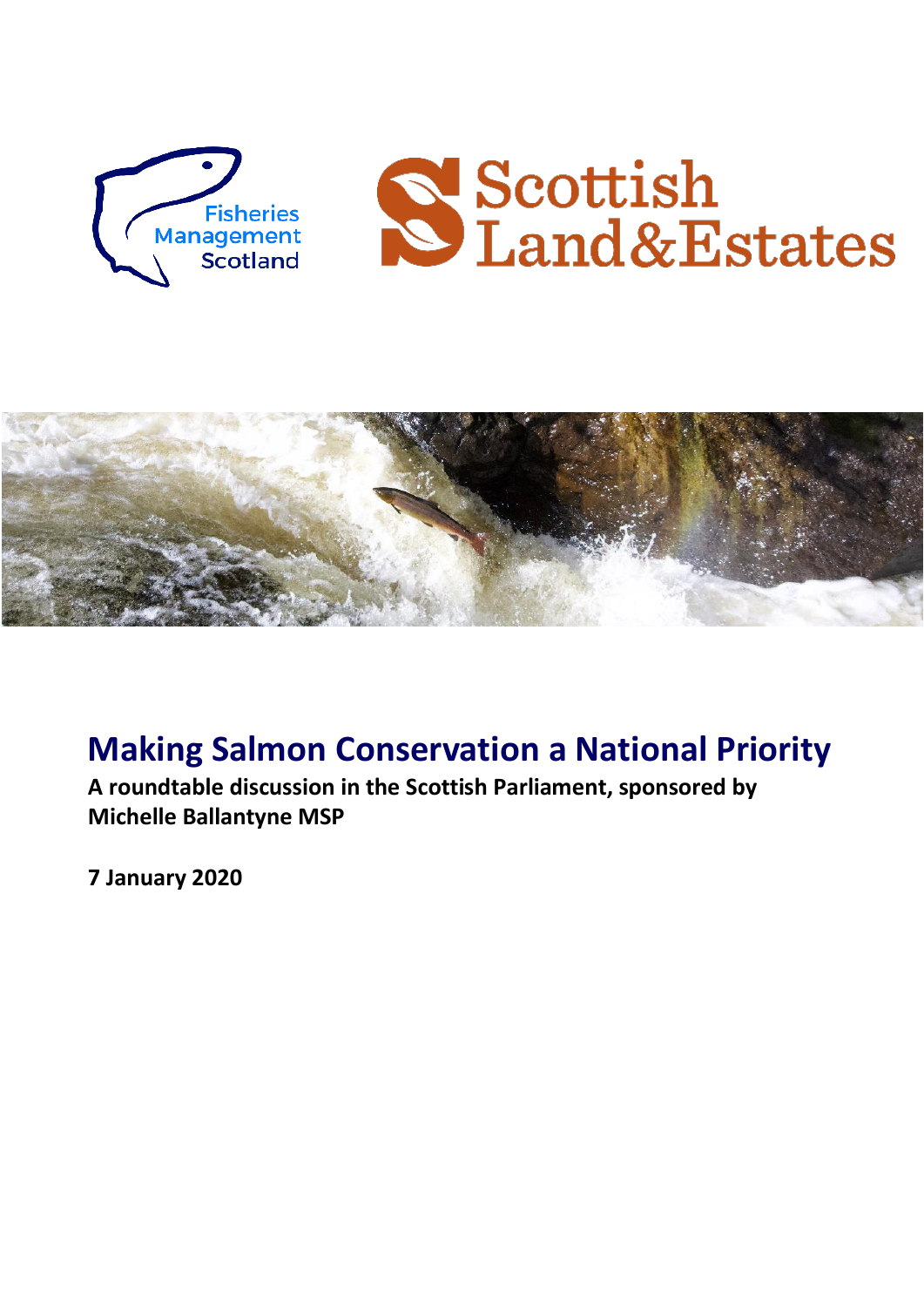## **Context**

The roundtable discussion was held to discuss the collective efforts required to conserve and improve the situation for Scotland's iconic Atlantic salmon.

Salmon and sea trout catches in 2018 were the lowest since records began. Environmental change, and a range of human impacts across the Northern Hemisphere are placing salmon at risk across their natural range. Figures for 2018, taken together with those of recent years, confirm this iconic species is now approaching crisis point. The purpose of this multi-stakeholder event was to discuss efforts to save our salmon, and to explore the collective efforts required to make a meaningful difference.

This event was sponsored by Michelle Ballantyne MSP, Scottish Environment LINK species Champion for the Atlantic salmon and was jointly hosted by Fisheries Management Scotland and Scottish Land & Estates.

#### **Introduction**

**Michelle Ballantyne MSP** welcomed all participants to the roundtable, acknowledging the excellent attendance of MSPs. Ms Ballantyne highlighted the threats wild salmon face, commenting on the crisis point salmon stocks are now reaching. She hoped the round table event would move us a step forward in developing solutions to the threats facing Scotland's most iconic fish and made the point that it is now more crucial than ever that politicians listen to the experts and have a constructive conversation about what can be done to protect and replenish stocks.

Existing work being undertaken to conserve salmon and improve riparian habitat was recognised but the point was made that much work is still needed. By raising awareness of the scale of the challenge, and by bringing together organisations and stakeholders from across the country for this round table event, Ms Ballantyne believed there was a unique opportunity to work together to find practical solutions.

**Roseanna Cunningham**, Cabinet Secretary for Environment, Climate Change and Land Reform gave an opening address, highlighting that 2020 is the Year of Coasts and Waters and emphasising the economic, social, environmental and cultural importance of Atlantic salmon. The Scottish Government very much welcomes the collaborative approach been taken to conserve wild salmon and reinforced its keenness to continue work with all key partners to safeguard the future of this iconic species. Ms Cunningham welcomed that NASCO was to hold its annual meeting in Edinburgh this year.

She was pleased to announce a Scottish Government funding contribution of £750,000 for an innovative project between the Scottish Government, Atlantic Salmon Trust and Fisheries Management Scotland to work in partnership to track smolt migration on the west coast of Scotland and thereby seek to improve our understanding of this important fish.

Reflecting on representing Scotland at the COP25 UN Climate Summit last month, she said she raised the importance of us all working together to tackle the global climate emergency, as well as the importance of tree planting- and was mindful about the relevance of this in protecting wild salmon. As well as noting the [Marine Scotland Science information leaflet](https://www2.gov.scot/Resource/0054/00548594.pdf) (published last October) illustrating river temperatures in Scotland during the hottest and driest June-July period on record (2018).

Ms Cunningham went on to highlight concerns regarding the decline in the numbers of wild salmon returning to Scottish rivers and reinforced Scottish Governments commitment to the issue, emphasising the recent Programme for Government commitment to develop a Wild Salmon Strategy by September 2020.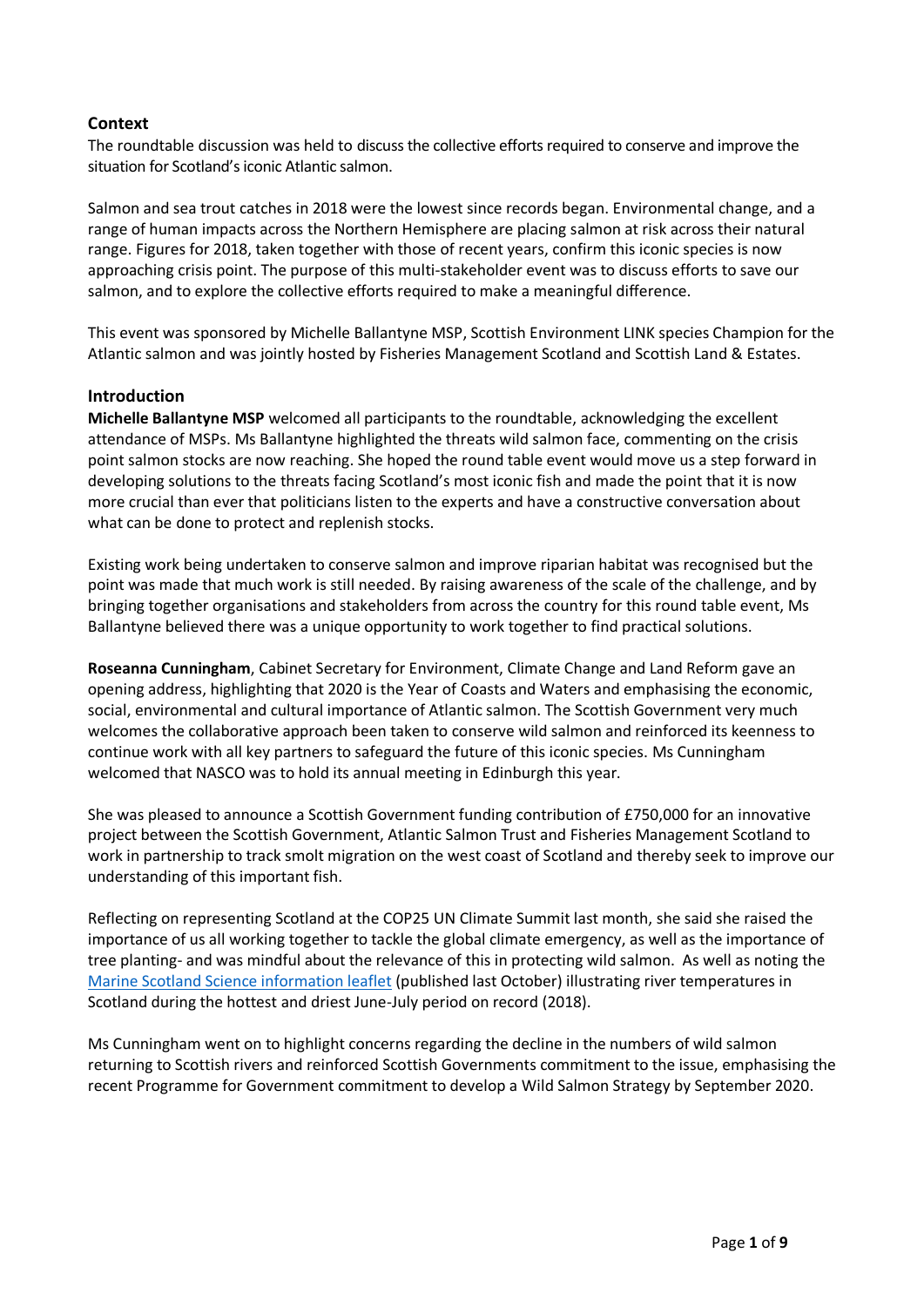# **Session 1 – The state of salmon**

**Dr Alan Wells**, Chief Executive of Fisheries Management Scotland gave a presentation entitled "*[Making](http://fms.scot/wp-content/uploads/2020/01/200107-1-Alan-Wells-Introduction.pdf)  [Salmon Conservation a National Priority](http://fms.scot/wp-content/uploads/2020/01/200107-1-Alan-Wells-Introduction.pdf)"*. Alan gave a brief overview of the work of Fisheries Management Scotland and outlined the structure of wild fisheries management in Scotland, and the breadth of work undertaken by District Salmon Fishery Boards, the River Tweed Commission and Rivers and Fisheries Trusts.

Declines in salmon abundance were discussed – salmon catches in Scotland have reached the lowest levels ever recorded and official catch figures for recent years, confirm this iconic species is now approaching crisis point. Similar trends can be seen across the North Atlantic. The threats to salmon survival were discussed, noting that these are complex and multifactorial, with no one single reason for the decline. How few of these pressures are under the direct control of fisheries managers was highlighted, emphasising the importance of a collective effort to address the problems. The question was posed – with marine survival down and pre-fisheries abundance down – what can be done to address impacts and where should we focus efforts?

In addition to the conservation value of the species, the economic and cultural value of wild fisheries was discussed. A study in 2014 concluded that wild fisheries contributed £79.9m to the rural economy and created 4,300 full time equivalent jobs – noting that declining rod catches can have and have had a significant impact on our fragile rural communities, reducing the ability of managers to raise money to support management and restoration activities.

In his final slide Alan referred to the following quote given by Nicola Sturgeon at the 2018 Scottish Forum on Natural Capital "*We are at an important moment. When countries now understand that protecting the environment is not something that is done at the expense of jobs and the economy but is essential to securing jobs and economy for the future*."

The next speaker was **Dr Emma Hatfield**, Secretary of the North Atlantic salmon Conservation Organization, her presentation was entitled "*[The State of North Atlantic Salmon](http://fms.scot/wp-content/uploads/2020/01/200107-2-Emma-Hatfield.pdf)"*. This was an overview on what is happening internationally, with a focus on NASCO's 'State of North Atlantic Salmon' report published in December 2019. The report shows declines in the numbers estimated to be at sea across the North Atlantic – between 1983-1990 salmon numbers fell from around 7 million to 5 million fish and whilst the rate of decline has slowed in recent years, in 2016 there were around 3.38 million wild Atlantic salmon.

It was noted that the problems regarding salmon survival are widespread and arise both in the rivers and at sea. In relation to marine survival it was noted that it now takes about double the number of eggs to produce a single salmon that will return to spawn than it did prior to 1990.

It was emphasised that the threats and challenges to wild salmon vary widely across jurisdictions. In 1998, NASCO and its Parties agreed to adopt and apply a Precautionary Approach to the conservation, management and exploitation of salmon in order to protect the resource and preserve the environments in which they live. To this end, NASCO Parties have adopted a number of resolutions, agreements and guidelines across three key theme areas: management of salmon fisheries; protection and restoration of Atlantic salmon habitat and management of aquaculture, introductions and transfers and transgenics. Uniquely and importantly, NASCO has 42 accredited NGOs, who attend meetings, sit on groups and are able to scrutinise and hold the Parties to account.

Finally, the Implementation Plan process was highlighted, through which Parties set out measures to be taken over five-year periods in relation to the three themes above. The implementation plans and annual progress reviews are available on the NASCO website.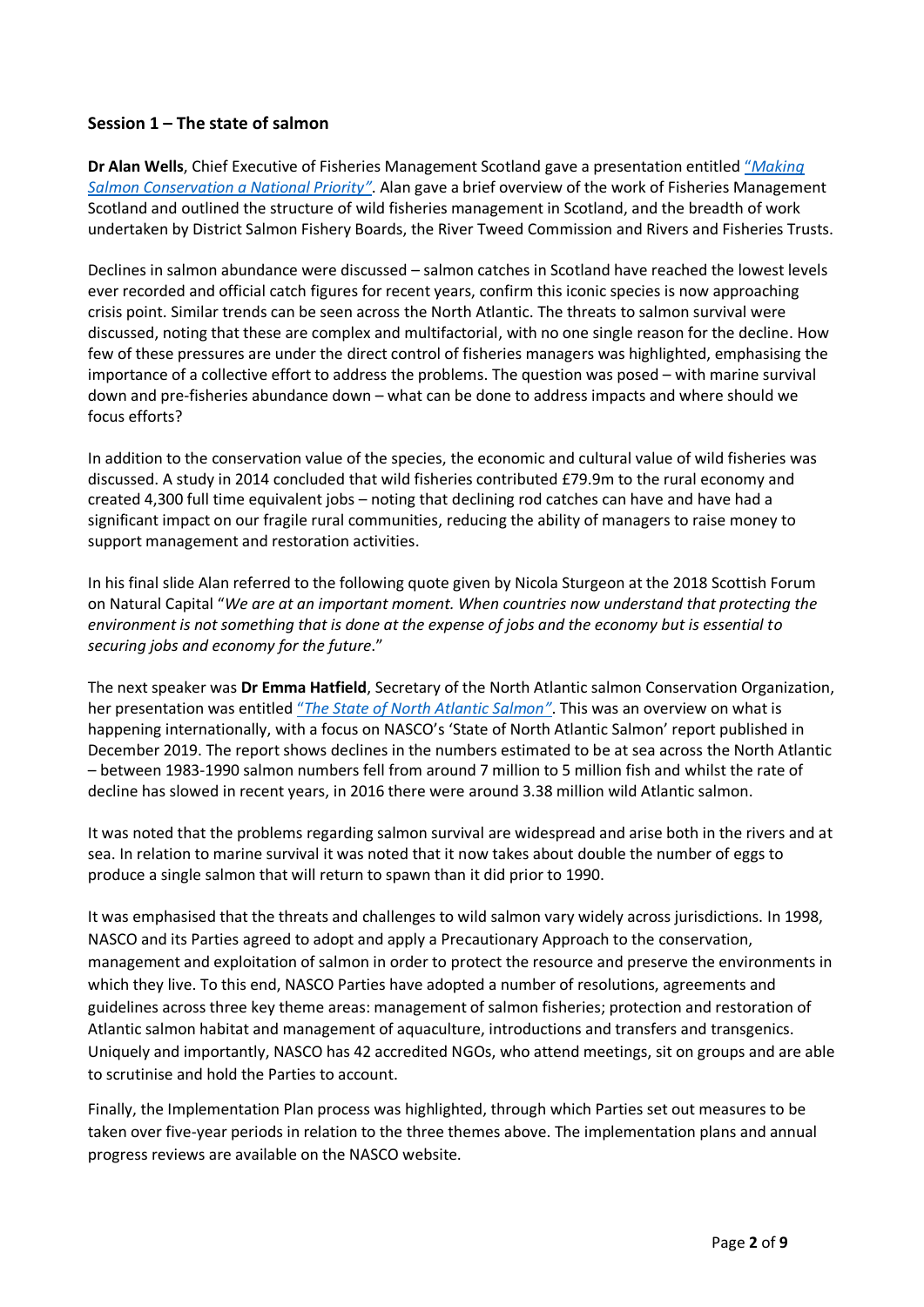**Mark Bilsby**, CEO of the Atlantic Salmon Trust (AST) spoke on "*[Putting Wild Salmon First](http://fms.scot/wp-content/uploads/2020/01/200107-3-Mark-Bilsby.pdf)"*. He welcomed the recognition that salmon are in crisis and highlighted the need for people to urgently and collectively prioritise issues where we can have an impact – acting with ambition and intensity.

He highlighted the need for us all to significantly enhance the approach being taken to tackle the decline in Atlantic salmon, outlining the need to focus not on what we can do, but on what we need to do to recover the species - the *status quo* is no longer an option. Mark reinforced the point made by others that it is only by working together and adapting our management that we can give salmon the best chance of having a future.

The Missing Salmon Alliance Likely Suspects Framework was discussed. This is a concept which was developed to provide coherent guidance on how future research on salmon survival can be targeted and prioritised. The Framework was used with success to help reverse the decline of cod stocks in the Irish Sea. Using information obtained from the Missing Salmon Alliance Likely Suspects Framework we need now have an opportunity to develop deliverable and effective management options – turning ideas from the framework into a reality.

### **Discussion**

An open discussion took place on the presentations from session 1. The following points were discussed:

- What is the evidence for the effects of climate change on salmon declines? The effects of climate change are of grave concern for salmon and it appears to be the case that feeding grounds are moving further north. We still do not fully understand everything that is happening at sea and the true effects of climate change on salmon stocks is not yet completely understood.
- Is the decline in salmon stocks in our rivers the same across Scotland? There is a general sense that rivers in the far north of Scotland are doing slightly better than those in the south, with declines less pronounced. However, it was noted this is may be related to a number of factors (land use, size of salmon population, climate etc).
- Are Conservation regulations using the best available science to make recommendations on the number of fish allowed to be killed? Are we playing catch up with this reliance on science? The best available science is being used - trends show a continual decrease of salmon coming back to Scotland's coast. There is no longer a buffer and any reduction in fish arriving from the sea contributes to a reduced number of fish spawning.
- The Scottish Salmon Producers' Organisation (SSPO) emphasised input from the private sector has a key part to play in addressing salmon declines and highlighted its desire to work more collaboratively with organisations such as NASCO. This approach was welcomed, and there followed a discussion about the most effective geographical scale for this engagement to take place. It was thought that input from SSPO might be better placed at a national level, perhaps through the likely suspects framework.
- Are there areas where collaborative work can be better targeted, perhaps in relation to the catchment-based approach? It was noted that significant levels of collaboration are already taking place but there are areas where collaboration and underpinning funding mechanisms can be increased and/or improved - riparian tree planting was used as an example where incentives/grant schemes could be improved to incentivise land managers. The crucial importance of planting the right tree in the right place for the right purpose, particularly in the riparian zone was noted, in the light of on-going water quality issues relating to commercial forestry. There also needs to be better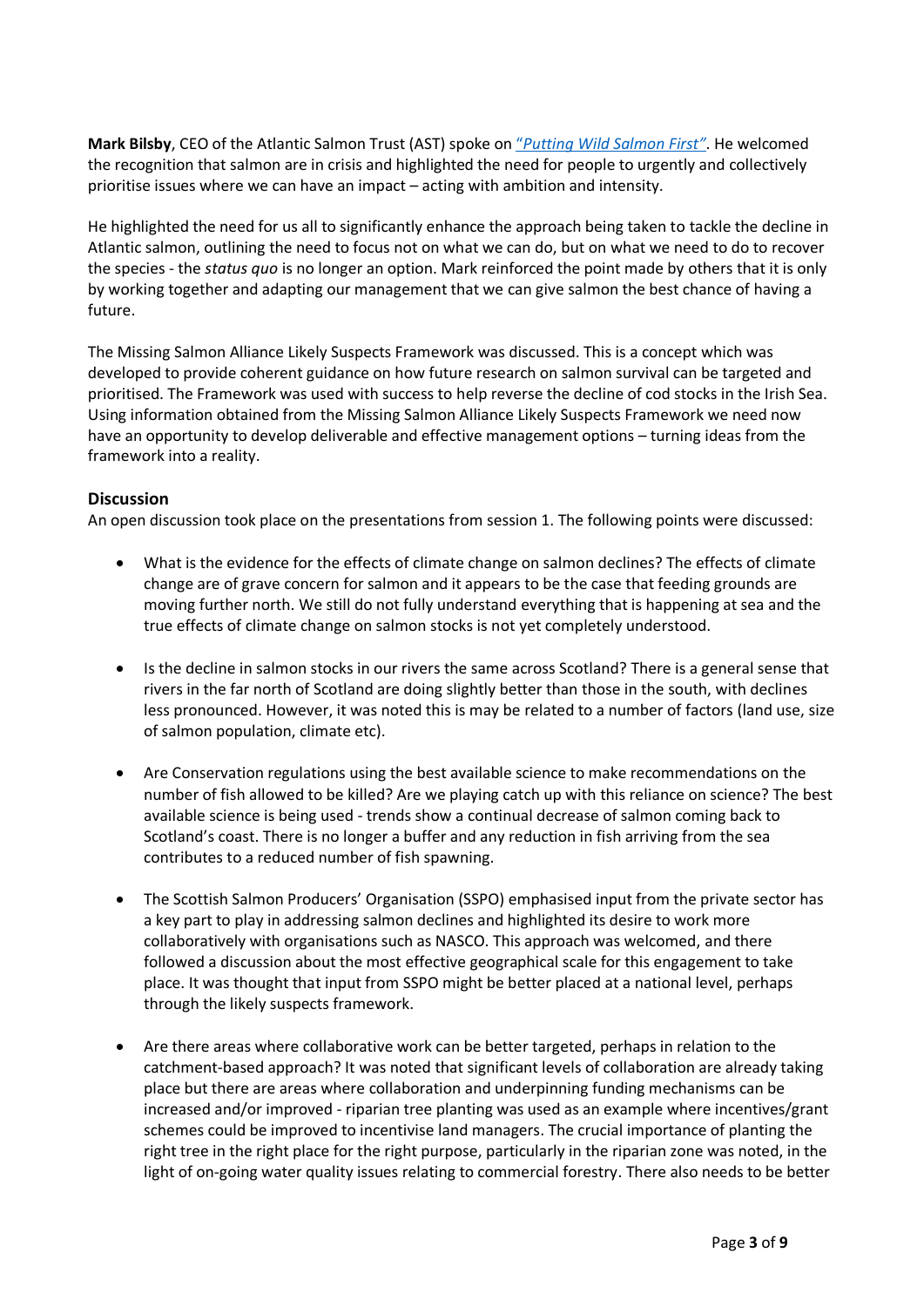resourcing to protect habitats and species and it was noted that there is potential for grant schemes to better reflect Scotland's priorities for environmental improvement and restoration.

#### **The following key messages arose from the discussion:**

**The current funding mechanism for fisheries management is essentially based on catch. This has the consequence that areas with the biggest problems have the least resource to take action. This situation, which appears to be unique to Scotland, was referred to as flawed and illogical.**

**The threats to salmon survival are complex and multifactorial. Since few of these pressures are under the direct control of fisheries managers a collective effort to address the problems is required and this must be reflected in the forthcoming salmon strategy.**

**The declines in salmon are such that salmon conservation must become a national priority. The forthcoming salmon strategy is an opportunity to set out the role that all regulatory authorities must play to protect and enhance our iconic salmon – the** *status quo* **is no longer an option.**

### **Session Two – Pressures Facing Salmon**

**Dr Alan Wells** of Fisheries Management Scotland provided a presentation on the "*[Management of](http://fms.scot/wp-content/uploads/2020/01/200107-4-Alan-Wells-Aquaculture-Interactions.pdf)  [interactions between aquaculture and wild salmonids"](http://fms.scot/wp-content/uploads/2020/01/200107-4-Alan-Wells-Aquaculture-Interactions.pdf)*, discussing the potential hazards aquaculture may pose to wild fish (sea lice, escapes and disease transfer). A key principle highlighted was to ensure the right development, using the right technology, is in the right location.

He highlighted the NASCO International Goals for aquaculture:

- 100% of farms to have effective sea lice management such that there is no increase in sea lice loads, or lice-induced mortality of wild salmonids attributable to sea lice; and
- 100% farmed fish to be retained in all production facilities

The Scottish Government is required to report to NASCO management measures to ensure consistency with these goals and to set out the timescale in which these goals will be achieved.

Wild fishery managers are working to develop a world leading regulatory and planning system that protects wild migratory fish – a system that proactively seeks to address any local negative impacts. Concerns about the current regulatory regime for aquaculture in Scotland, recognised by the two Scottish Parliamentary inquiries, were discussed. It was emphasised that there is now a widespread view that the *status quo* was not an option and that the current consenting and regulatory framework is spread across several regulatory bodies making it confusing and poorly coordinated.

The importance of adaptive management, particularly in relation to sea lice and fish farm escapees was discussed, and the work being taken forward in Scotland to develop techniques to sample wild fish and assess local impacts was highlighted. Cooperation between wild fisheries and the aquaculture industry, underpinned by an appropriate regulatory regime, is vital to ensure that a consistent approach to this principle is adopted in Scotland.

**Dr Lorraine Hawkins**, Director for the River Dee Trust and **Dr David Summers** Director for Tay District Salmon Fisheries Board spoke on "*[Water Quality, Water Quantity and Fish Passage](http://fms.scot/wp-content/uploads/2020/01/200107-5-Lorraine-Hawkins-and-David-Summers.pdf)"*. It was noted that riparian land is key to keeping rivers healthy. As well as the importance of riparian corridors, the role that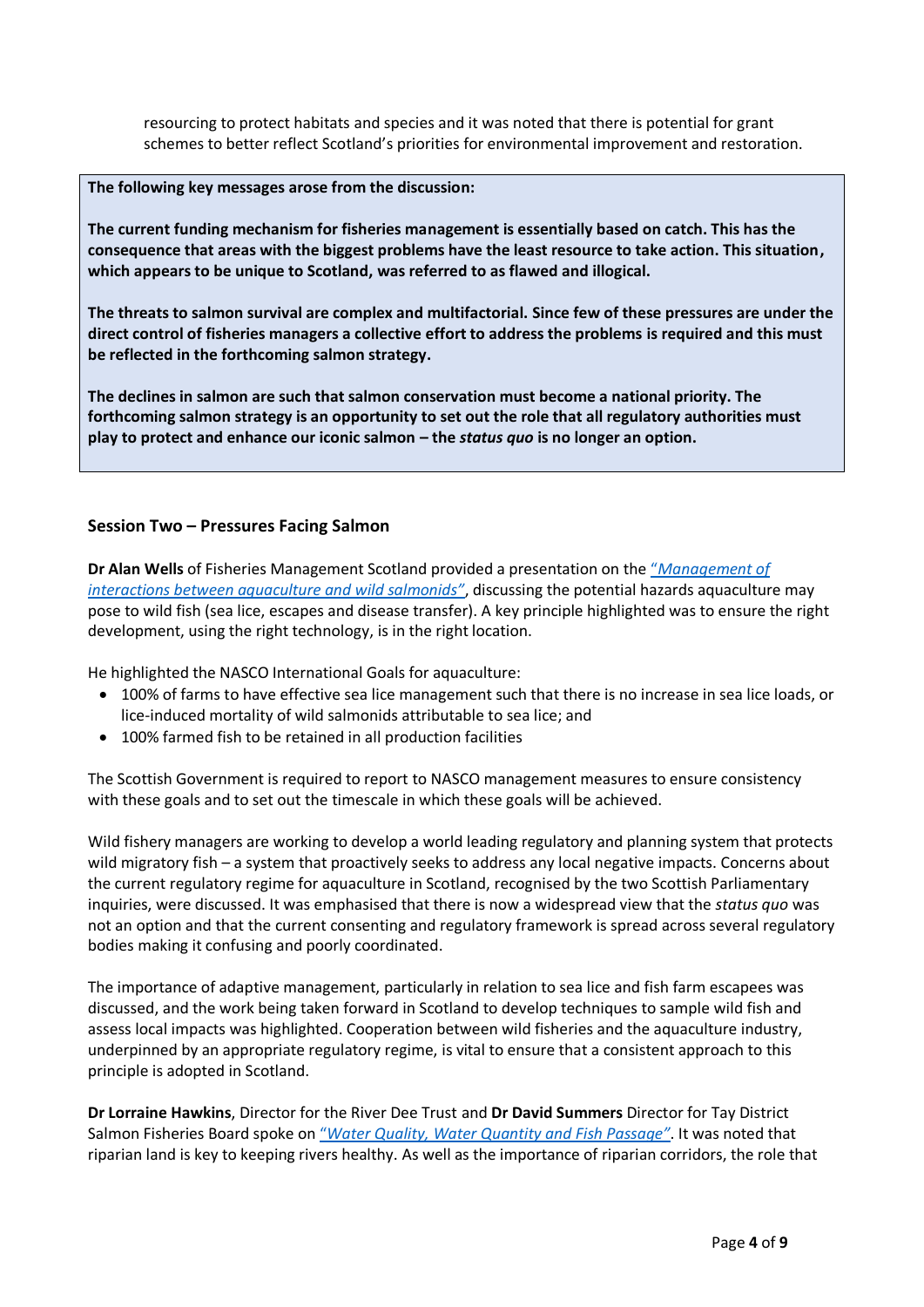healthy, well-functioning upland habitats play in protecting water quality and regulating water flow was also highlighted.

To achieve improved habitat and water quality the need for continued land manager/landowner engagement was outlined alongside recognising and incentivising positive land management activities. The development of attractive funding packages that deliver multiple public benefits along with an improved forestry grant scheme which better incentivises land managers to undertake riparian planting were also considered a key requirement. Where bad land management practices are taking place, there is a need to better educate and enforce current legislation.

The impact of water abstraction (relating to hydro, water supply, irrigation and fish farms) and fish passage (both upstream passage of adults and downstream passage of smolts and kelts) were discussed with a specific focus on the impacts of these activities on Atlantic salmon. It was noted that we are now in a situation where pressures, that salmon might have been able to withstand in the past, may become unsustainable due to the declines in the number of fish returning to Scottish waters.

*"[Predation of Atlantic Salmon: Suggestions for Future Management](http://fms.scot/wp-content/uploads/2020/01/200107-6-Roger-Knight.pdf)"* was the title of the next talk by **Roger Knight**, Director of Spey Fisheries Board. The impact of predation primarily by cormorants, mergansers goosanders and seals was discussed, and the importance of finding a balance between the conservation needs of the salmon and other species was highlighted.

On some Scottish rivers, some of the predators of Atlantic salmon are protected species, which can make protection of wild fish difficult. Despite this, there are things which can be done to actively reduce predation pressure – including the use of scare tactics (under licence) to move birds away from rivers. The licensing system is currently under review and the Scottish Government was urged to encourage SNH to complete this review in a timely manner.

Work is ongoing to better understand predation impacts and support information needs of the licensing process; however, this work requires significant resource and investment and many District Salmon Fishery Boards simply do not have the resource to undertake this work. This was highlighted as an area where the Scottish Government can help - *de minimis* licences would allow District Salmon Fisheries Boards who lack the resources to undertake counts, to access licenses scaring - an important management tool. The potential for inferring count data from adjacent rivers was raised in relation to this.

Roger spoke about the work of the Fisheries Management Scotland Predation Committee which consists of DSFBs and Fisheries Trusts, Marine Scotland (policy), Marine Scotland Science, SNH Licensing, Centre for Ecology & Hydrology, and Science and Advice for Scottish Agriculture. These organisations are working together to better understand the impact of avian and seal predation and to develop effective management outcomes.

Three ways in which the Scottish Government can assist were highlighted:

- (i) the completion of the revision of the piscivorous bird licensing process;
- (ii) *de minimis* licences for piscivorous bird control by DSFBs; and
- (iii) development of effective Acoustic Deterrent Devices to prevent seals from entering salmon rivers.

The presentation ended with the conclusion that while the decline in Atlantic salmon is multi-factorial and predation is one of those causes. There has never been a more pressing need to protect the Atlantic salmon and protection of salmon from predation is one area that we can control.

The final speaker in the session was **Dr John Armstrong** of Marine Scotland Science whose subject was "*[Summary of the Issues & Possible Solutions](http://fms.scot/wp-content/uploads/2020/01/200107-7-John-Armstrong.pdf)"*. John showed that estimated returns of salmon to the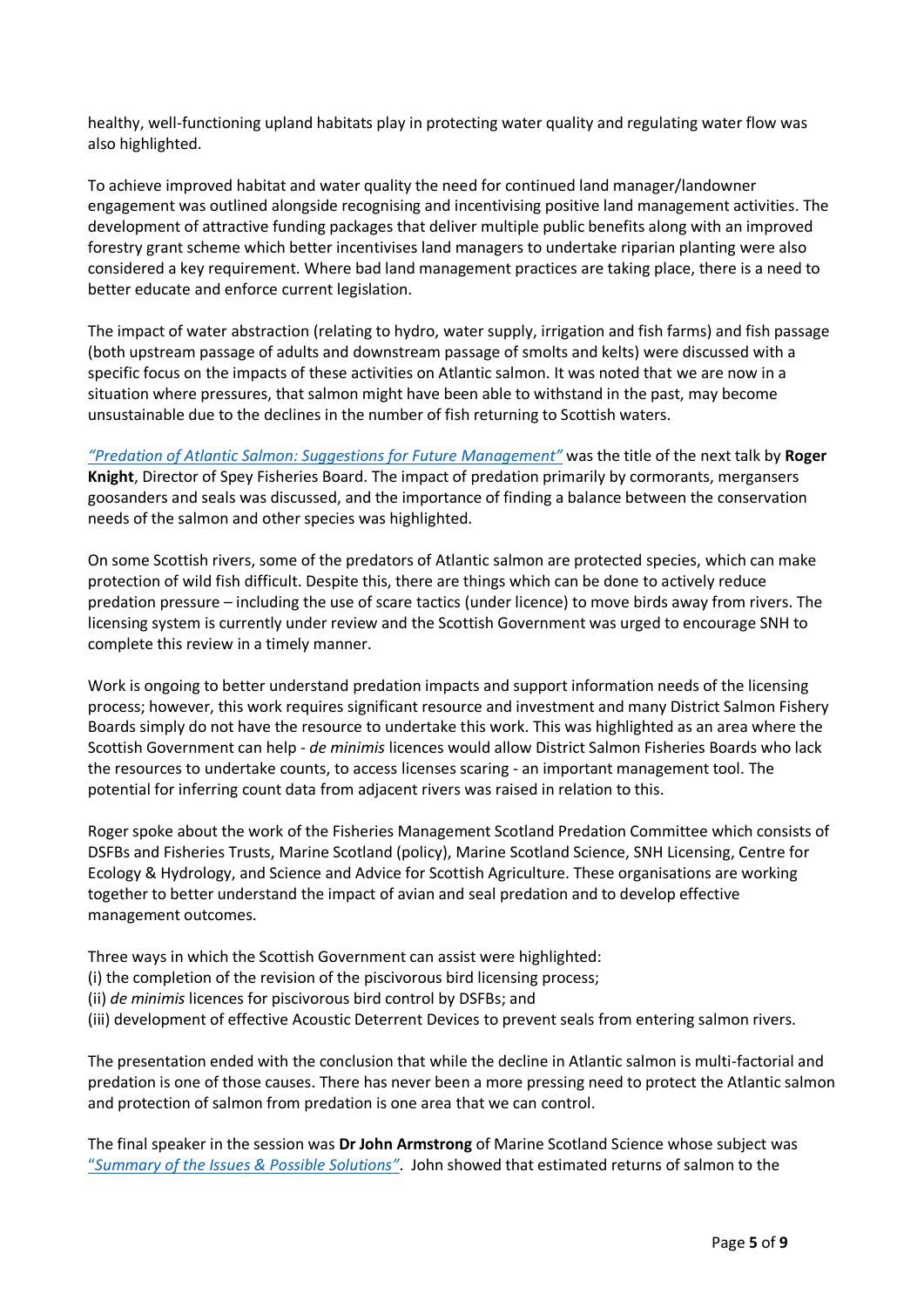Scottish coasts had followed a trend of general decline at least since the 1970s. This decline had been offset by reduction in coastal netting to stabilise trends in rod catches and numbers of spawning fish. However, now that coastal netting has ceased, we can expect any continuation of the downward trend in returns to the coast to result in diminishing numbers of spawners. The timeframe in which we must meaningfully act for salmon is short. At current rates of decline, wild Atlantic salmon would be largely lost from Scotland within the next few decades. Whilst climate change seems to be a general driver of decline there are multiple other factors affecting salmon that might be addressed to compensate for losses of salmon at sea. He also noted that we may not have identified all of the factors actually causing the decline and emphasised that conditions in fresh water can strongly influence subsequent survival at sea.

It was highlighted that sea temperatures will continue to change, and that the outcome of this change is too complicated to predict accurately. Consequent changes in the marine ecosystem may continue to act against salmon or may change to a more favourable scenario. It was noted that salmon are very adaptable and that management strategies to 'buy time' for salmon to adapt to further changes in the marine ecosystem will be an important consideration.

A general strategy which focused on protection and enhancement of numbers and quality of salmon smolts leaving Scottish Waters was highlighted, in addition to developing a better understanding of the causes of mortality and poor growth on the high seas.

The following key areas were identified:

(i) The benefit of trees as 'living parasols' – the need to continue to apply mapping tools already developed at Marine Scotland Science to identify priority areas for tree planting, and the importance of the right trees in the right place next to rivers. Planting large numbers of such trees will require coordination and planning with appropriate incentives and supporting funding.

(ii) Increase the baseline production of salmon smolts – need to continue to build coordinated teams of scientists, regulators and local biologists; field trials to optimise approaches and broad scale action. (iii) Predators, parasites and pollution can all be managed, and we need to work in partnership to address these impacts.

We need to improve riparian habitats, protecting them from the impacts of climate change and increasing the nutrient status of rivers where such action will be beneficial. We need to reduce losses from predators and parasites and increase baseline production of salmon in fresh water.

Finally, John reinforced the point made by other speakers that we have the potential to make a meaningful difference, but we need to act now.

# **General discussion**

An open discussion took place on the presentations from session 2. The following points were discussed:

- A ghillie on the River Spey, commented that wild fishing is as vital to Scotland and the rural economy as aquaculture, however, it receives only a small percentage of attention/ funding – is this fair? The point was made that it would be useful to have figures on ghillie loss/ redundancy in order to better establish the effect declines in salmon stocks are having on our rural communities.
- Concern regarding the lack of on the ground resource was also highlighted noting that vital functions were now being undertaken by volunteers rather than paid staff due to funding cuts.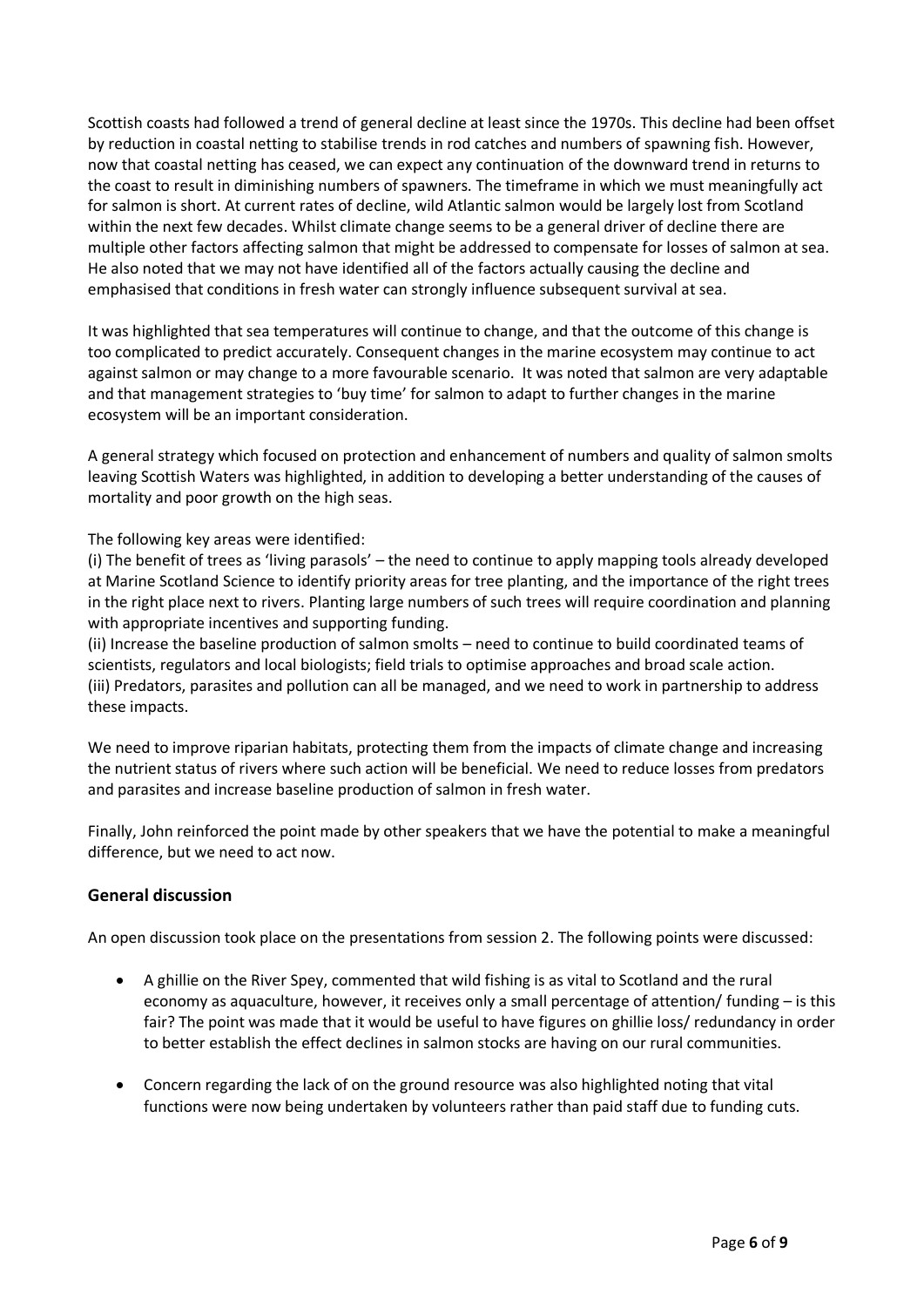- It was highlighted that Scottish Enterprise had commissioned two report on declines on rod catches and what this means for rural Scotland, with two reports published in November 2019 (can be foun[d here\)](http://fms.scot/category/publications/).
- SSPO noted the importance of information sharing, as often the impacts affecting wild salmon will also have negative impacts on farmed salmon. Farm management zones often include several companies working in a shared space – it important these companies work collaboratively.
- It was noted that generally regulation won't fix all the problems and pressures facing Atlantic salmon; however, it is important that actions to address the problems occur within an appropriate regulatory framework and that the existing regulations are adequately enforced.
- The work of the Interactions Working Group was discussed, and it was noted this working group will reach a conclusion in the near future with an aim of publishing meaningful and long-term recommendations. The constructive engagement from both SSPO and Fisheries Management Scotland was highlighted by the John Goodland, the chair of the group.
- Collaborating with land managers to improve riparian habitats was highlighted as being key, but with attractive funding packages likely to take time to come through Scottish Government policies what pro-active action can land managers be taking now to help address declines? It was suggested organisations such as Scottish Land & Estates (SLE) have a key role to play in helping rivers and fisheries trusts connect and interact with landowners to encourage collaborative projects.
- SLE agreed and extended an offer to help facilitate walk & talk type events with fisheries trusts and work with others to develop best practice land management guidance for riparian habitat. There is also the opportunity to explore the role of Wildlife Estates Scotland and looking to see if it is possible to better embed some of the best practice guidance in this initiative.
- The role of forestry grants schemes was discussed and their application for riparian tree planting. Stakeholders in the room provided an update on discussions taking place with Scottish Forestry, work is ongoing but there is a desire to make the grant scheme riparian 'friendly'.
- The point was made that there is the potential to direct future funding to what everyone round the table wants to achieve – public money for public goods. Landowners can get things done very quickly if they are incentivised to do so, and it may be useful to send a list of asks to Scottish Ministers on this subject.
- There was a discussion on water quality in Scottish rivers. Whilst SEPA emphasised that water quality has improved on a Scotland scale, a number of examples were discussed where diffuse pollution, acidification and combined sewage outfalls remain problematic. SEPA emphasised that they are continuing to work on reducing diffuse pollution and taking compliance action where appropriate.
- The extent to which monitoring of some pollutants and pharmaceutics is occurring was discussed, particularly in the light of detection of high levels of cypermethrin in the River Deveron. Whilst it is not possible to test for the suite of pollutants in Scottish rivers SEPA highlighted that their approach focusses on index sites, coupled with assessment of invertebrate health, with further investigation where impacts are detected. There was a strong view that there should be a greater emphasis on enforcement of existing regulations, noting that engagement and discussion doesn't always work.